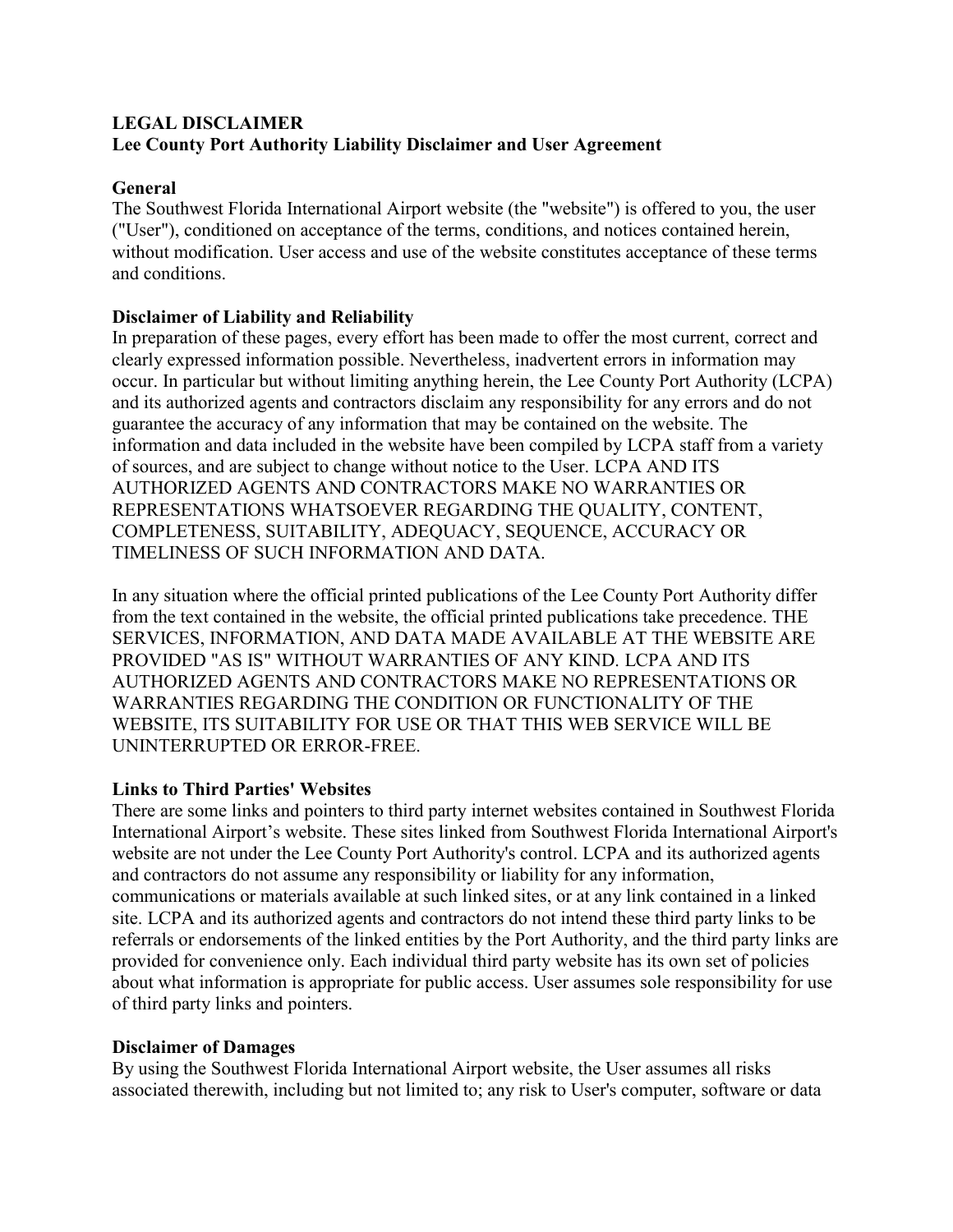being damaged by any virus, software, or any other file which might be transmitted or activated via a Southwest Florida International Airport web page, the website or User's access to it. THE AUTHORITY AND ITS AUTHORIZED AGENTS AND CONTRACTORS SHALL NOT BE LIABLE FOR ANY DIRECT, INDIRECT, PUNITIVE, SPECIAL, INCIDENTAL, OR CONSEQUENTIAL DAMAGES, INCLUDING, WITHOUT LIMITATION, LOST REVENUES OR LOST PROFITS, ARISING OUT OF OR IN ANY WAY CONNECTED WITH THE USE OR MISUSE OF THE INFORMATION OR LACK OF INFORMATION ON THE WEBSITE OR WITH THE DELAY OR INABILITY TO USE THE WEBSITE, OR FROM ANY INFORMATION, DOCUMENTS, SERVICES, SOFTWARE, OR OTHER MATERIAL OBTAINED THROUGH THE WEBSITE, OR OTHERWISE ARISING OUT OF THE USE OF THE WEBSITE, WHETHER BASED IN CONTRACT, TORT, STRICT LIABILITY OR OTHERWISE, EVEN IF THE PORT AUTHORITY AND/OR ANY OF ITS AUTHORIZED AGENTS, CONTRACTORS, EMPLOYEES OR AFFILIATES HAVE BEEN ADVISED OF THE POSSIBILITY OF DAMAGES. LCPA and its authorized agents and contractors shall not be liable for any loss or injury caused in whole or in part by their actions, omissions, or contingencies beyond their control, including procuring, compiling, or delivering the information, or arising out of any errors, omissions, or inaccuracies in the information regardless of how caused, or arising out of any User's decision or action taken or not taken in reliance upon information furnished.

### **Notification that Information Provided by You is Public Information**

#### **General**

Any information provided by you to the Lee County Port Authority, including but not limited to email addresses, feedback, responses, listings, questions, comments and suggestions, are nonconfidential; moreover, such information is a public record subject to public inspection pursuant to law. LCPA has no obligation of any kind with respect to such information and is free to reproduce, use and disclose the information to others without limitation. Additionally, LCPA is free to use any ideas or concepts contained in such information for any purpose whatsoever.

### **Indemnity**

**User agrees to protect, defend, reimburse, indemnify and hold LCPA, its agents, employees and officers and each of them, free and harmless at all times from and against any and all claims, liability, expenses, losses, costs, fines and damages (including reasonable attorney fees) and causes of action of every kind and character (this is to the extent allowed by the law and except to the extent caused by LCPA's negligence) by reason of any claim for infringement of any patent, copyright, trademark, trade secret or other intellectual property rights; any damage to property; or any bodily injury (including death) incurred or sustained by any person or entity whomsoever, arising out of or incident to or in connection with User's use of the website or any breach of the terms of this Agreement.** 

#### **Jurisdiction**

This Agreement is governed by the laws of the state of Florida, USA. User consents to the exclusive jurisdiction and venue of courts in Lee County, Florida, USA in all disputes arising out of or relating to the use of the website. Use of the website is unauthorized in any jurisdiction that does not give effect to all provisions of these terms and conditions, including without limitation